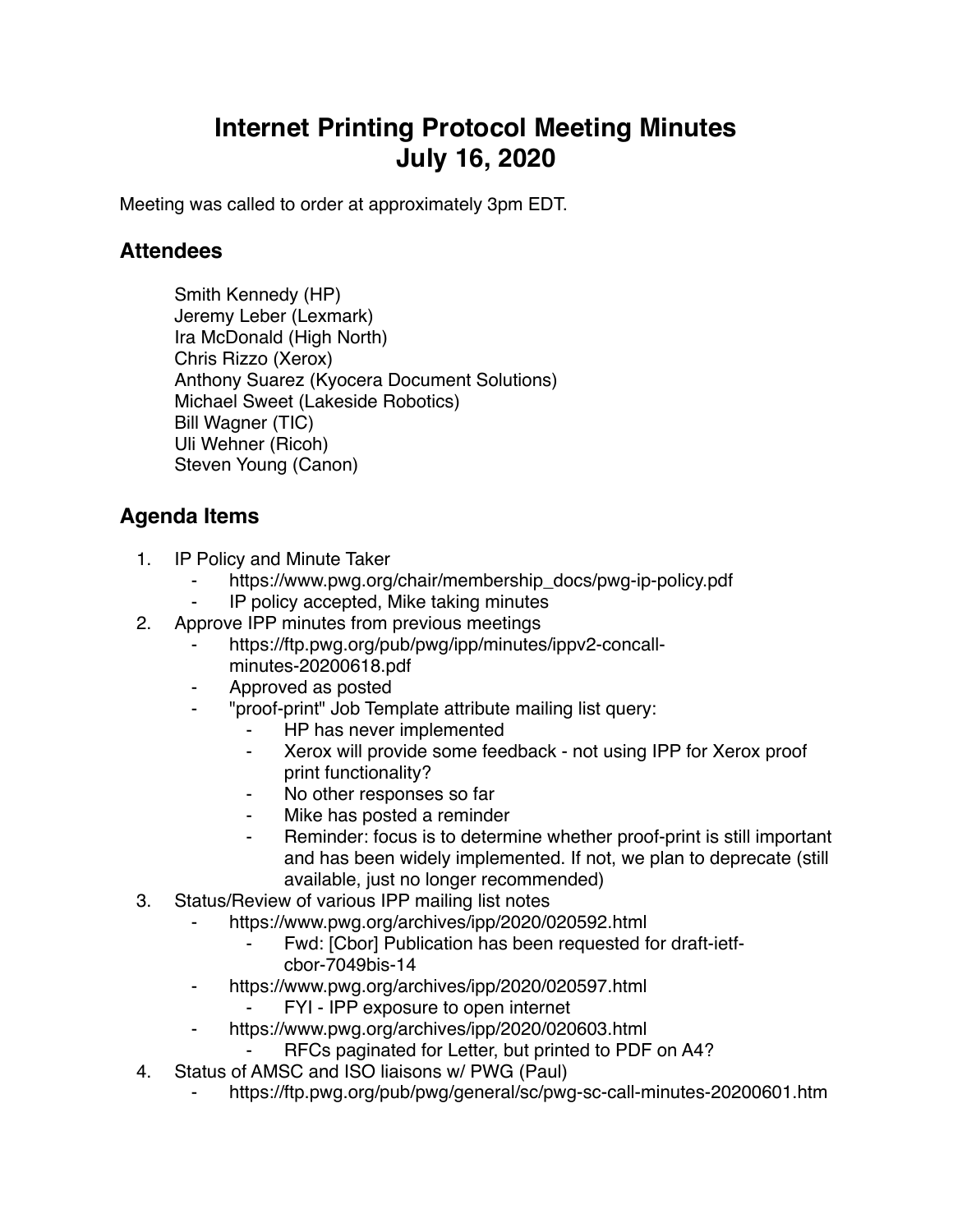- ⁃ https://ftp.pwg.org/pub/pwg/general/sc/pwg-sc-call-minutes-20200615.htm
- ⁃ https://ftp.pwg.org/pub/pwg/general/sc/pwg-sc-call-minutes-20200629.htm
- See PWG Steering Committee minutes from 06/01/20, 06/15/20, 06/29/20
- 5. Status of PWG and IPP WG Formal Approvals and Last Calls (All)
	- ⁃ IPP Everywhere v1.0 Printer Self-Certification Tools Update 5 (Mike)
	- ⁃ IPP Everywhere v1.1 Printer Self-Certification Tools Update 1 (Mike)
		- ⁃ https://www.pwg.org/archives/ipp/2020/020589.html
		- ⁃ https://www.pwg.org/archives/ipp/2020/020590.html
		- ⁃ IPP WG status on 4 June 2020
		- ⁃ IPP WG Last Call started 17 June 2020 open-ended (wait for responses)
		- ⁃ Schedule Approval for IPP Everywhere v1.0 and v1.1 Tools in Q3 2020
		- Lexmark reports success with the new tools
		- Mike has posted a reminder to the list...
- 6. Quick Review of Job Accounting for IPP v1.0 (Mike)
	- ⁃ https://ftp.pwg.org/pub/pwg/ipp/wd/wd-ippaccounting10-20200608-rev.pdf
	- Interim draft for a Best Practice
	- ⁃ PWG Review at PWG/OP Virtual F2F on 05/06/20
	- ⁃ IPP WG status 18 June 2020
	- ⁃ Schedule Prototype draft in Q3/Q4 2020
	- ⁃ Section 4.1:
		- Drop comment MRS1 existing use cases now address the concern
	- ⁃ Add a section 4.x for Authenticated Guest
		- Describe common authenticated guest methods
	- Section 6.5:
		- End User instead of "submitter"
		- Reference new section 4.x Authenticated Guest
- 7. Quick Review of IPP Enterprise Printing Ext v2.0 (Smith)
	- https://ftp.pwg.org/pub/pwg/ipp/wd/wd-ippepx20-20200630-rev.pdf
	- ⁃ https://www.pwg.org/archives/ipp/2020/020585.html
	- https://www.pwg.org/archives/ipp/2020/020576.html
	- ⁃ Interim draft for a Candidate Standard
	- ⁃ IPP WG review of feature slides on 06/04/20 stopped at slide 16
	- ⁃ Schedule Prototype draft in Q3/Q4 2020
	- ⁃ Stopped at section 4.4 in the previous revision
	- Section 4.4:
		- Title: "Proof and Pause" or "Proof and Suspend"
		- We can decide whether to add a new Job Template attribute or a member attribute for "proof-print".
			- ⁃ Regardless, need to cleanly define existing "proof-print".
		- Concern is backwards-compatibility
			- ⁃ proof-print-default could define default end-of-proof state (paused or completed)
		- ⁃ CUPS (Linux/ChromeOS/macOS) does not support proof-print
		- Mention Suspend-Current-Job (RFC3998) and Resume-Job (also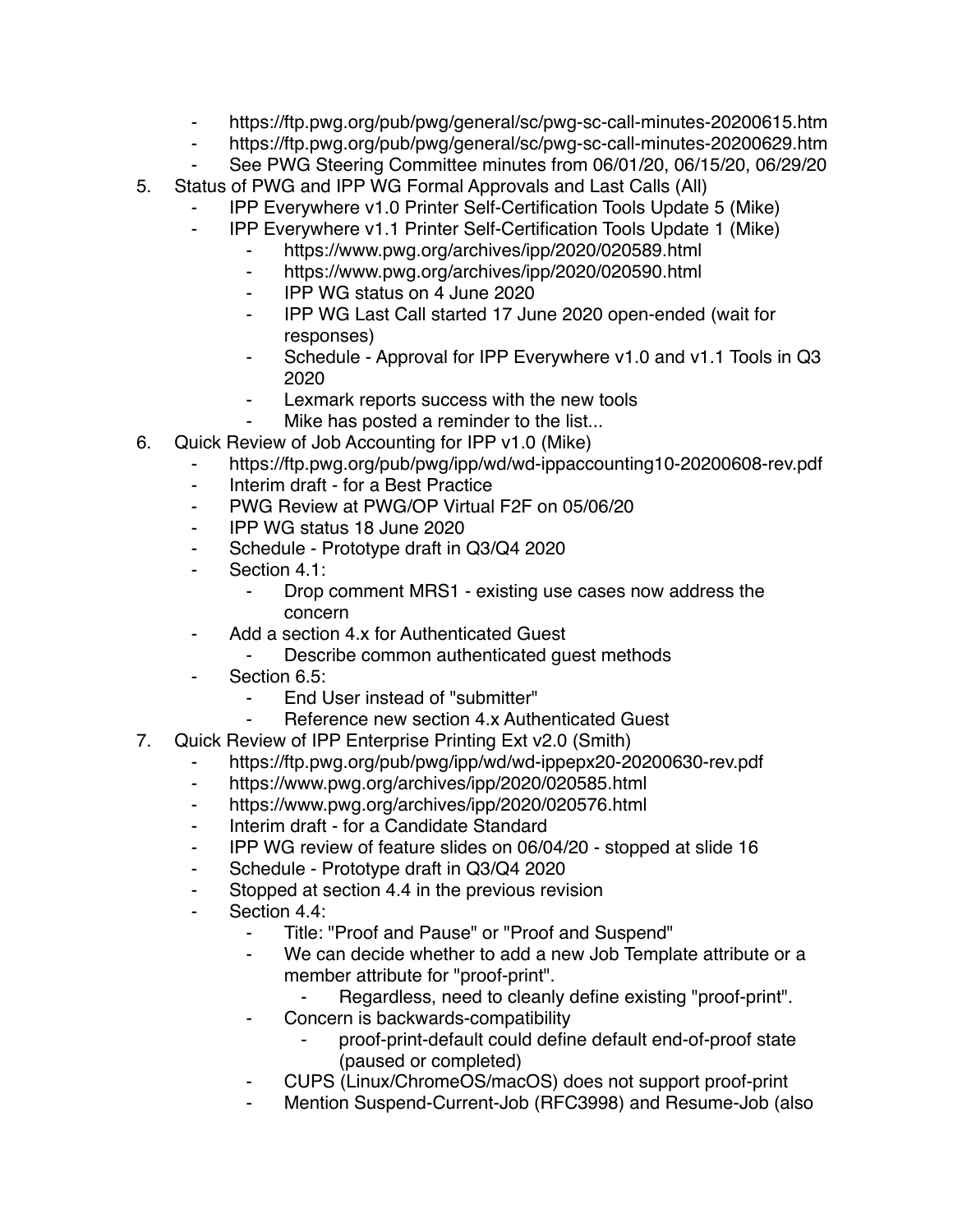RFC3998) to resume printing

- While in the processing-stopped state, Set-Job-Attributes can be used to change attributes while stopped
- "xxx-actuals" attributes reflect all of the values used during processing
- Q: Should we limit proof print to the number of copies to print for proofing?
	- A: More research needed, but might be reasonable in 2020
- Q: Does the proof-and-hold definition cover existing vendor proof print feature?
	- A: Probably, need to confirm.
	- ⁃ Main difference is that the old proof-print functionality doesn't work the same way as current proof print
	- HP: Proof print does N copies, pauses, and then waits for user to say yes/no to continue rest of job (no cancels the rest of the job)
- Finish up this section.
- Maybe merge 4.4 and 4.5 into a single Proof Print section, and then 4.4.1 for Proof Print and Pause, 4.4.2 for Proof Print and Resubmit,
	- 4.4.2 can be a short description and a reference to the old JPS2.
- Global: "proof-and-hold" to "proof-and-pause"
- Section 4.6.1:
	- Table 3: Remove
		- ⁃ 'store-only' is not allowed with Job Release or Proof Print
	- ⁃ Need new title: "job-storage"='store-only' and Job Release or Proof Print
	- ⁃ Move to a subsection of 4.2 with references to Job Release (4.1) and Proof Print (4.4)
- Stopped at the end of 4.x.
- 8. Recent IPP Wiki Pages (Mike)
	- https://github.com/istopwg/ippsample/wiki/IPP-Everywhere-Value-Proposition-Discussion-Points
		- **IPP Everywhere Value Proposition Discussion Points**
		- Deferred to next meeting
- 9. Status of various IPP documents (All)
	- Updates to IPP System Service / INFRA for Cloud (Cihan, Mike)
		- ⁃ https://www.pwg.org/archives/ipp/2020/020540.html
		- ⁃ https://ftp.pwg.org/pub/pwg/ipp/minutes/ippv2-f2fminutes-20200506.pdf
		- ⁃ PWG discussion at PWG/OP Virtual F2F on 05/06/20
		- ⁃ IPP WG status 18 June 2020
		- ⁃ Cihan plans to continue PWG participation as an individual
		- Schedule IPP Registration in Q3/Q4 2020
	- **IPP Production Printing Ext v2.0 (Mike)** 
		- https://ftp.pwg.org/pub/pwg/ipp/wd/wd-ippppx20-20200429-rev.pdf
		- ⁃ Prototype draft for a Candidate Standard
		- PWG Review at PWG/OP Virtual F2F on 05/08/20